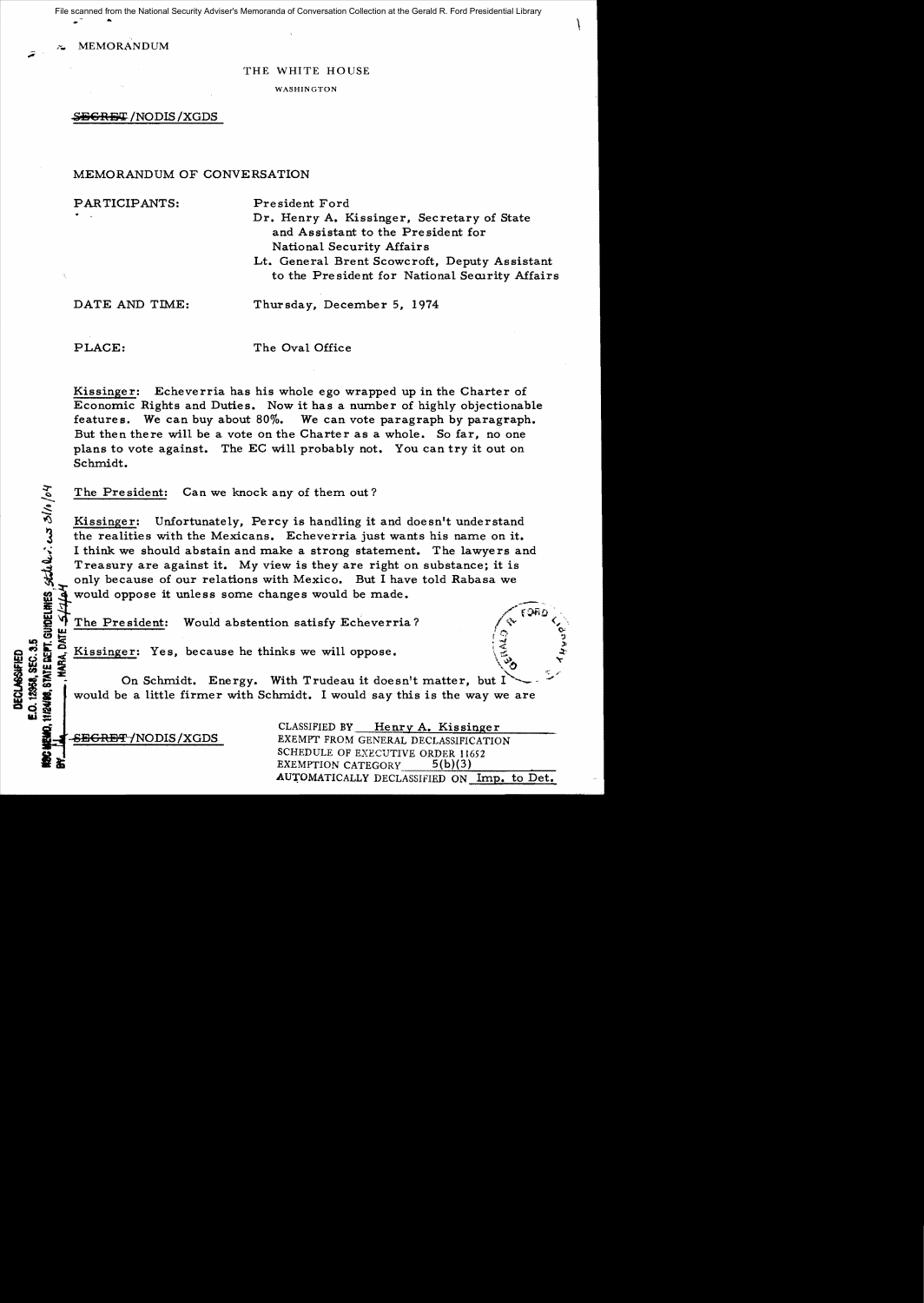## $\overline{\text{SEERET}}$  /NODIS /XGDS 2

.~

going to go -- alone if necessary. Especially regarding the consumerproducer conference. He will want a date set. Don't agree to a preliminary conference. You can give him a working deadline of summer, because we can do all that is required in six months. We need to show the Europeans that when we are determined we will not waver. Giscard put himself into a trap with his proposal.

Schmidt will mumble about not wanting a confrontation. It is a false argument. We are not seeking one - - but the key is the solidarity of the consumers. Schmidt will want a producer contribution to the fund. But that defeats the purpose and destroys our solidarity -- they could contribute after the second year, after we get going. You must put this to him on the unity of the West. Schmidt worries that he and we will bear the burden and the others will relax. He is right. Tell him we will insist on a country putting its own house in order before it can borrow.

Schmidt thinks the US screwed up the world economy for 12 years. He thinks we irresponsibly financed the Vietnam war by inflation, flooded Europe with Euro-dollars, and then deflated. Schmidt despises Simon because he thinks he is a lightweight. He likes Shultz and Burns. Flatter Schmidt, not by making him look a fool, but by saying that if you and he don't handle the world, it won't be done.

The President: Explain the IMF.

Kissinger: Britain wants to get producer money and participation. It is easy and doesn't require new facilities or national legislation. It would demoralize the We st and automatically start a consumer / producer dialogue within the IMF on terms of trade. 1£ we don't get the West together now, the disintegration of the West will be too far gone. The Brits want a quick fix until North Sea oil comes in. Wilson has no long-run vision and is totally unreliable.

Schmidt wants to save Giscard's face. We can't do that by catering to Gaullism. They have nailed themselves to the wall with a call for a producer conference. This gives us leverage.

Schmidt is losing all the by-elections.

Genscher and the Free Democrats could leave the SPD and rejoin the CDU. Strauss is a wild man, but if he can solve his (George Wallace) South German problem, he could sweep everything.



#### **BECRE**T /NODIS /XGDS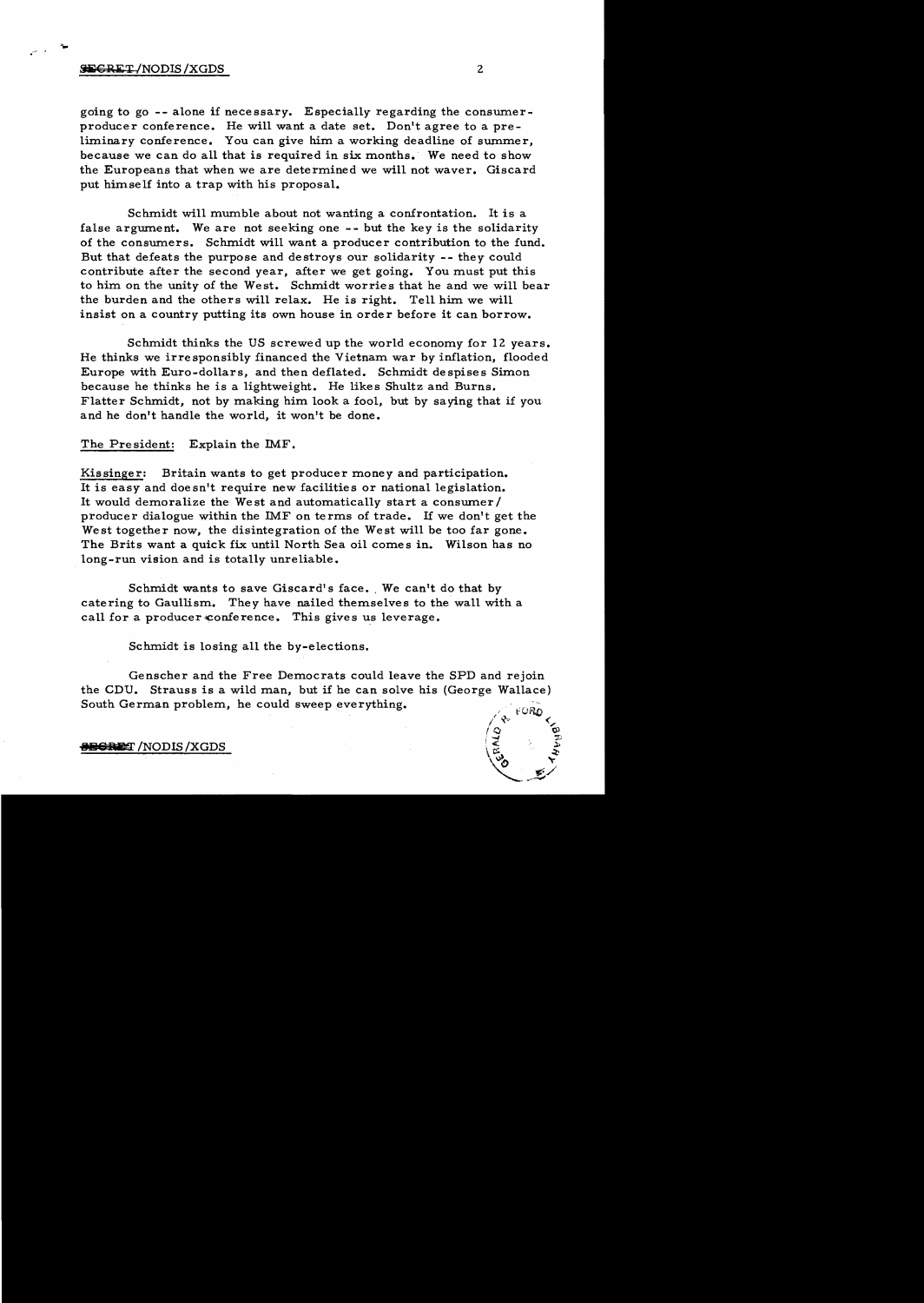# **-site air /NODIS /XGDS** 3

On CSCE, no deal with Brezhnev. We don't want it done before early February, but then we should work together to get it settled.

'[Senator Mansfield calls. ]

Nuclear weapons in Europe. They are not a big problem, but . just insure that he knows there must be no side deal. Schlesinger wants to put a nuclear package in now. That would look like condominium.  $W$ e should wait until next spring so you can get the credit.



# SEGRET /NODIS / XGDS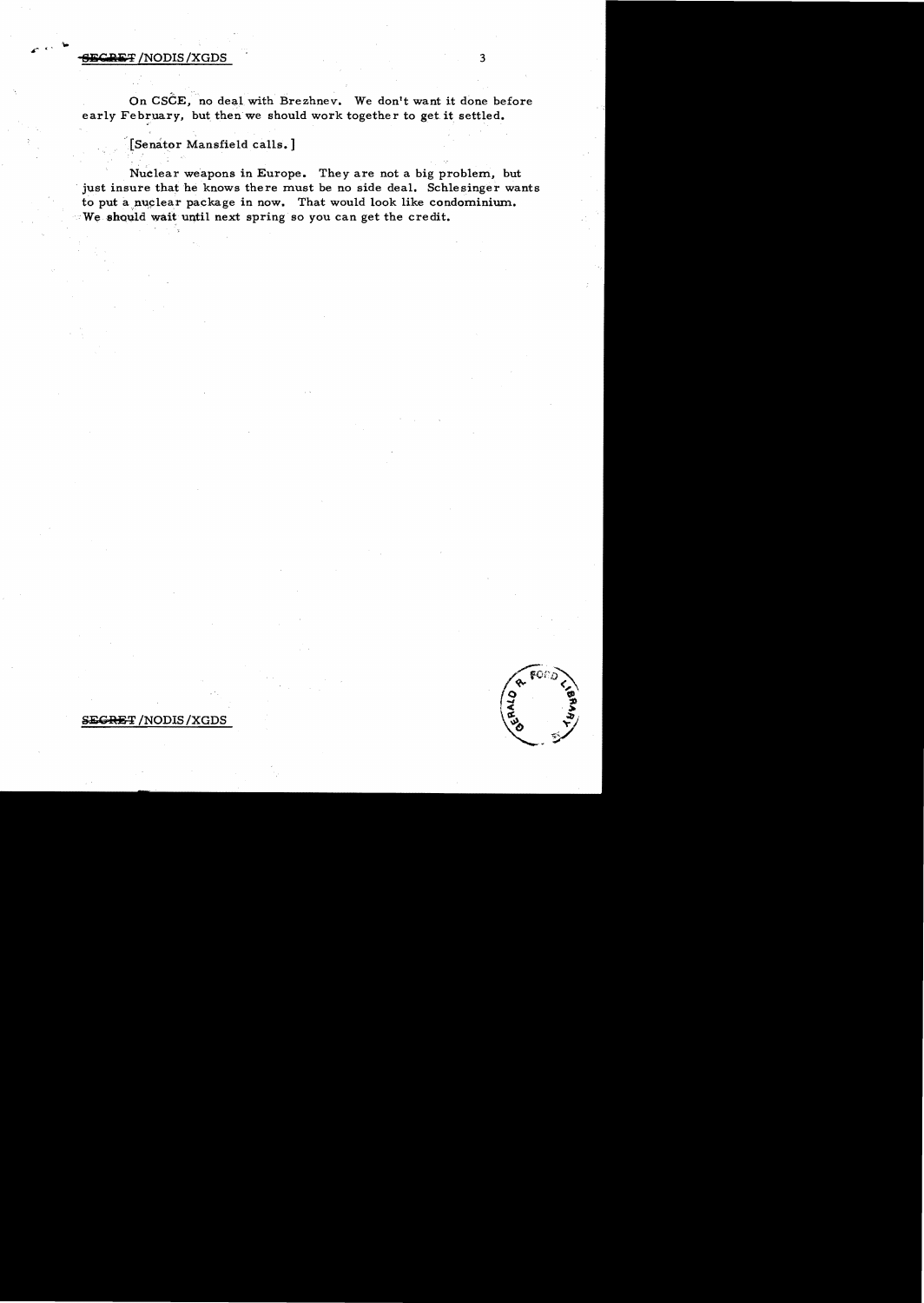$5\frac{p}{\sqrt{2}}$  74  $\bigvee p_{\cancel{|}\mathcal{K}}$ 

K Eclemanica hus his whole ego imaged ay in a We can by about 81/2. We can not pour by purs. But then there will be a water mc charter as a whole. So fore, un one continue against. El will probably wit, You can try it outon Schmicht. P. Concar knoch any of them out? K. Unfortunitely Percy is brankling it a dreamed unkerstand creaturies w/c Myricans (Ech. post counts too hamme on it). I think we should abstain + make a slamp statiment. The larryers of Trevaring area parish they worker is they are upt on secretaries, it is crity because form extations of Unexious. But & have filed Rarasa me would of pose workers some changes cessed be wate. P. Would obstantion statisty Ech. K. Yes, comer he thinks we will oppos. On Schwadt. E wrzy. W/Twillam it dovernt hurth, to devould be a cittle farmer of schandt. I would say this To c way are and going it go - alme if mersong. Esp Myanding \$-p coup. He will won't a doth set. Don't ages to putin cay. If an ear get you can gut bin a ciceling diallene of summer, because an cam de all regimed interna. We welch to themo a E was when an one determined and with book wave. Research put burning with a trop w/his proposal. Schundt will member about not aventing compositation. It to a folk argument. We not surhing one - but the hey is tot louty of consumers. Sideworth avillement producer contribution to a family But this deproduct purpose & destroys sobilization thing could NSC NEWS, NEWS 8, STATE DEPT. GUIDELINES, State by: en 3/10/04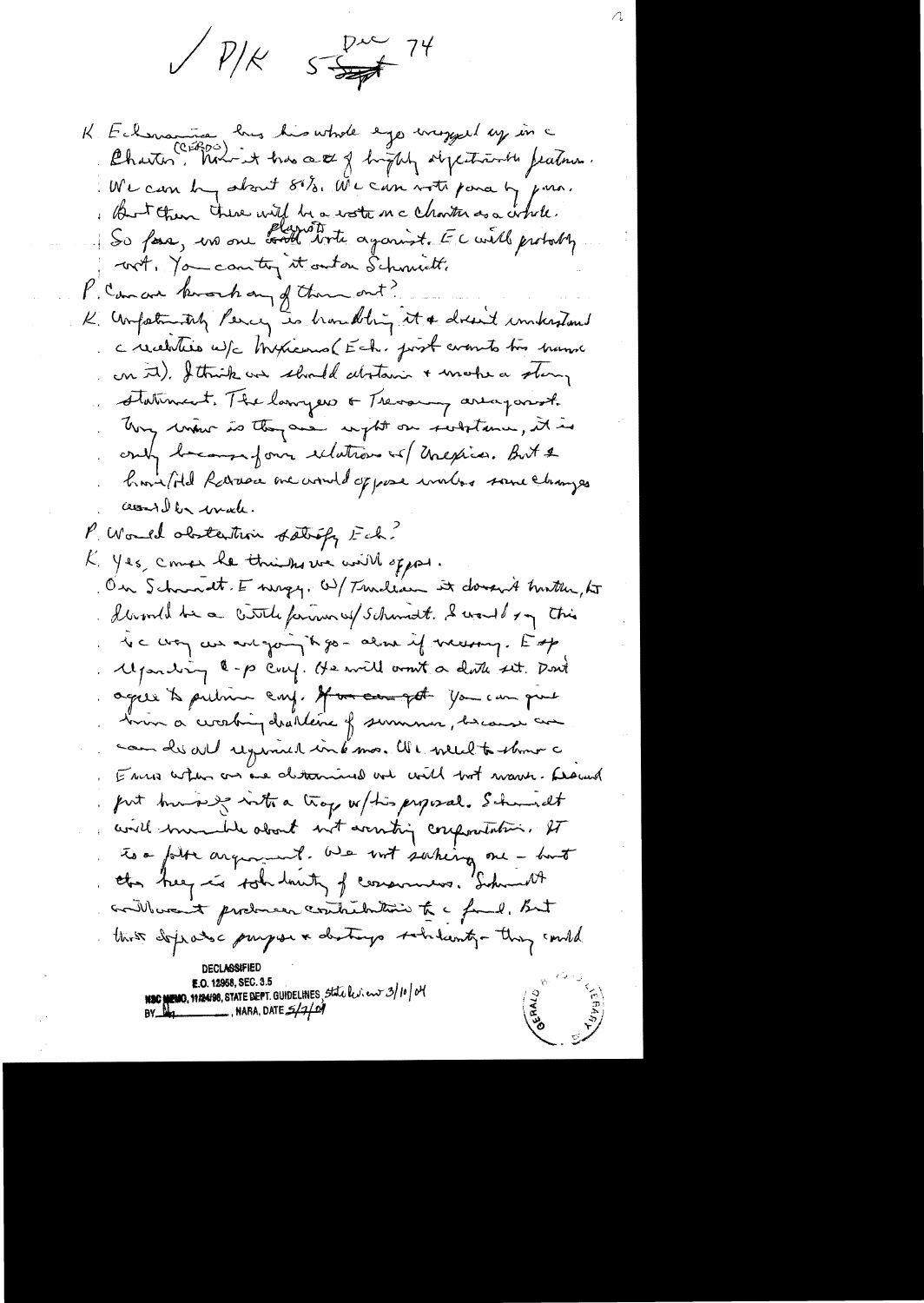toppee L'enommer institution

Cristalente defter a 2 nd year often an get joing. Your must put this to him on unity for west. Sunsat consume that he + no wish below a bundler + contra wish When I a reglet + till him as will worse on fitting house in dela before or any care borno Schmult this US scraveday a corela commy partyre. Think we erecorporation- financed ON was by implation, placind Euros/Eurodollars, the Gern deficited. Schumett dispises Sommer Lecause Le Trinho her on beyontweepot - Leter Schultz + Burns, Flatter Schwalt with by making time losted find, but by saying if you'r he don't harble c'everth, it won't be done.  $P.$  Exploring  $2 \times 10^{6}$ K. Be, counts a get producer money & willed. It wasy + dorport reprine now fairlyton of not legios . It would demantize a west + autocentum the start cup chalogue w/intaction terms of trade. Jardon't get caract Together voir, a distribuyation for West will be this far your. Bu want a quick fix til Go N Sea and cursos in. We about his was long com vision + is tatally wavelisted. Schmidt wort to save because force. We could to that by caturing to Garillan, They have nurted the relaxs to cont cor ( call for producer every. but This juice and lumings. Schwindt is having all - by-electrics. Censelon & FD' cand have SPD + require CDU. Strong is a world voron, but if he can some his (Overge Wallace) S. German prob, be conted says long thing. Un CSCE, and deal w/ Buz. We don't went it